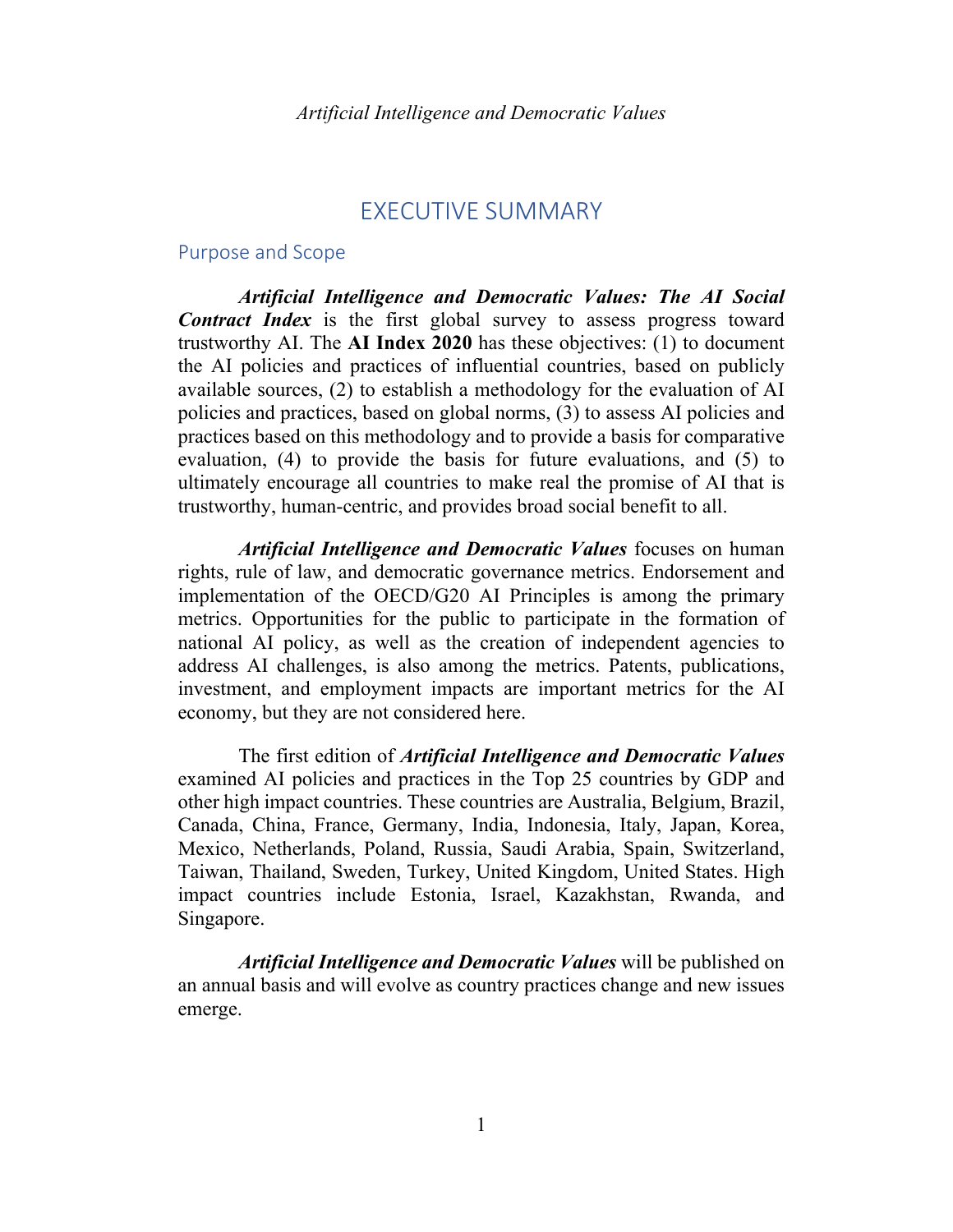## Findings

- **The OECD/G20 AI Principles have Framed the Global Debate over AI policy**. There are hundreds of frameworks for ethical AI, but only the OECD/G20 Principles have significantly shaped the policies and practices of national governments. Over 50 governments have formally endorsed the OECD/G20 AI Principles.
- **Governments have Both National Ambitions and Collaborative Goals**. National AI policies typically reflect ambitions to be a leader in AI, to establish centers of AI excellence, and to promote economic growth. Many of these ambitions will set countries in competition for investment, personnel, and deployment. At the same time, countries recognize the need for global cooperation in such areas as public health, climate change, and sustainable development.
- **AI Safeguards Build on Data Protection Law.** AI policy safeguards follows from other laws and policy frameworks, most notably data protection. The GDPR (Article 22), the Modernized Council of Europe Privacy Convention (Article 9), and the recently adopted California Privacy Rights Act in the US include explicit provisions for AI. The Global Privacy Assembly, the international conference of data protection officials, has recently adopted a sweeping resolution on the need for AI accountability.
- **Facial Surveillance as an AI "Red Line."** Few AI applications are more controversial than the use of AI for surveillance in public spaces. The use of facial recognition on a general population has raised widespread controversy with many NGOs stating it should be prohibited. Other controversial AI applications include the scoring of citizens, criminal sentencing, administrative service decisions, and hiring assessments.
- **Concern About Autonomous Weapons Remains**. The risk of lethal autonomous weapons was among the first AI issues to focus the attention of government policymakers. Although many other AI policy issues have emerged in the last few years, concerns about autonomous weapons remains.
- **NGOs are Powerful Advocates for the Public.** In Europe, civil society groups have published substantial reports on AI policy, documented abuses, and called for reform. Their advocacy has also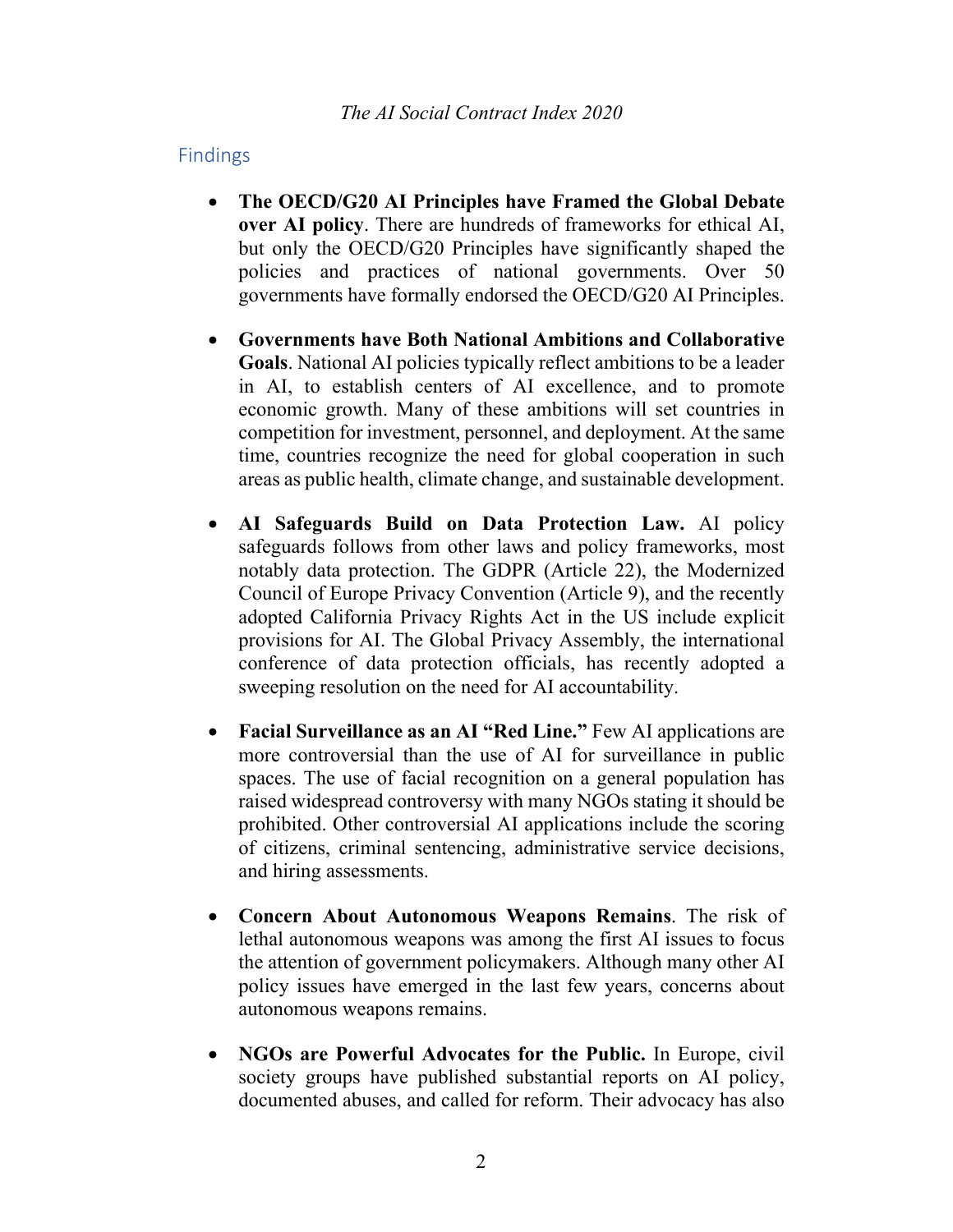## *Artificial Intelligence and Democratic Values*

strengthened democratic institutions which must now consider legal measures to address public concerns.

• **AI Policy is in the Early Days, but the Pace is Accelerating.** AI research can be traced back to the 1950s but the effort of national governments to develop formal frameworks for AI policy is a recent phenomenon. Governments around the world are moving rapidly to understand the implications of the deployment of AI as more systems are deployed. We anticipate that the rate of AI policymaking will accelerate in the next few years.